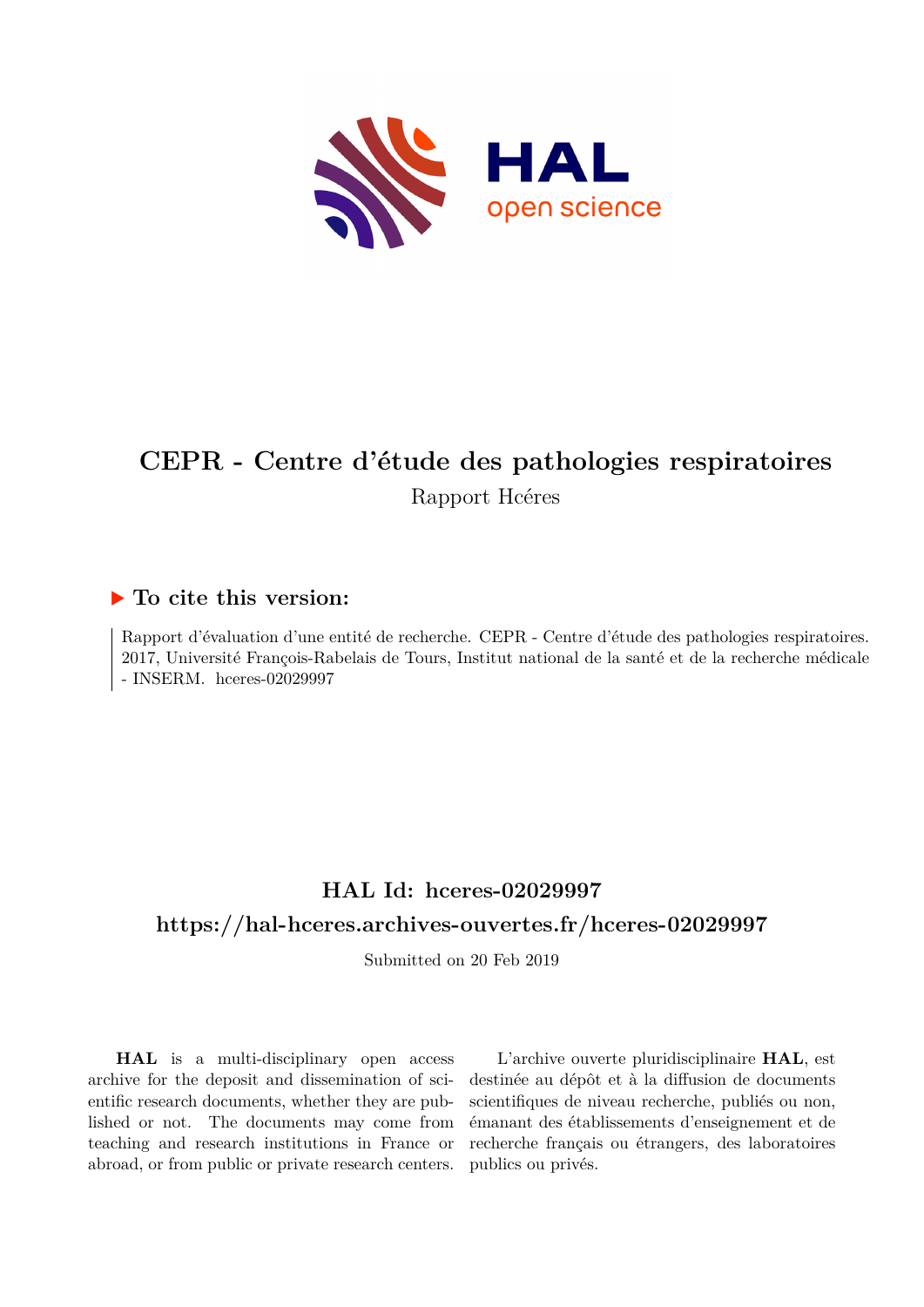**HCERES** 

High Council for the Evaluation of Research and Higher Education

Department of Research Evaluation

report on research unit: Research Center for Respiratory Diseases **CEPR** 

under the supervision of the following institutions and research bodies:

Université François-Rabelais de Tours

Institut National de la Santé Et de la Recherche Médicale – INSERM

Evaluation Campaign 2016-2017 (Group C)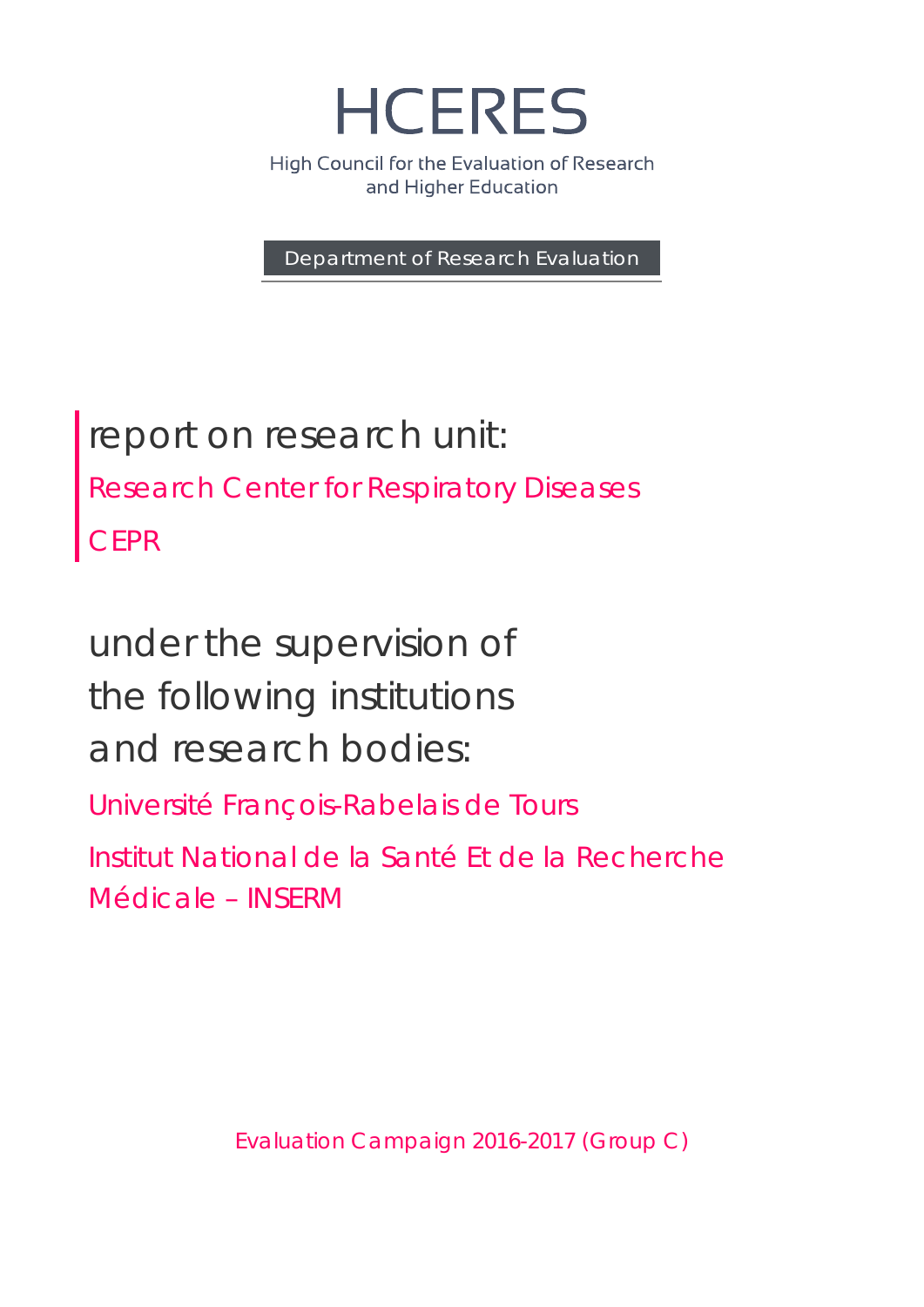**HCERES** 

High Council for the Evaluation of Research and Higher Education

Department of Research Evaluation

*In the name of HCERES,1*

Michel Cosnard, president

*In the name of the experts committee,2*

Alain Filloux, chairman of the committee

 $\overline{a}$ Under the decree  $N_0$ , 2014-1365 dated 14 november 2014,

<sup>1</sup> The president of HCERES "countersigns the evaluation reports set up by the experts committees and signed by their chairman." (Article 8, paragraph 5)

<sup>2</sup> The evaluation reports "are signed by the chairman of the expert committee". (Article 11, paragraph 2)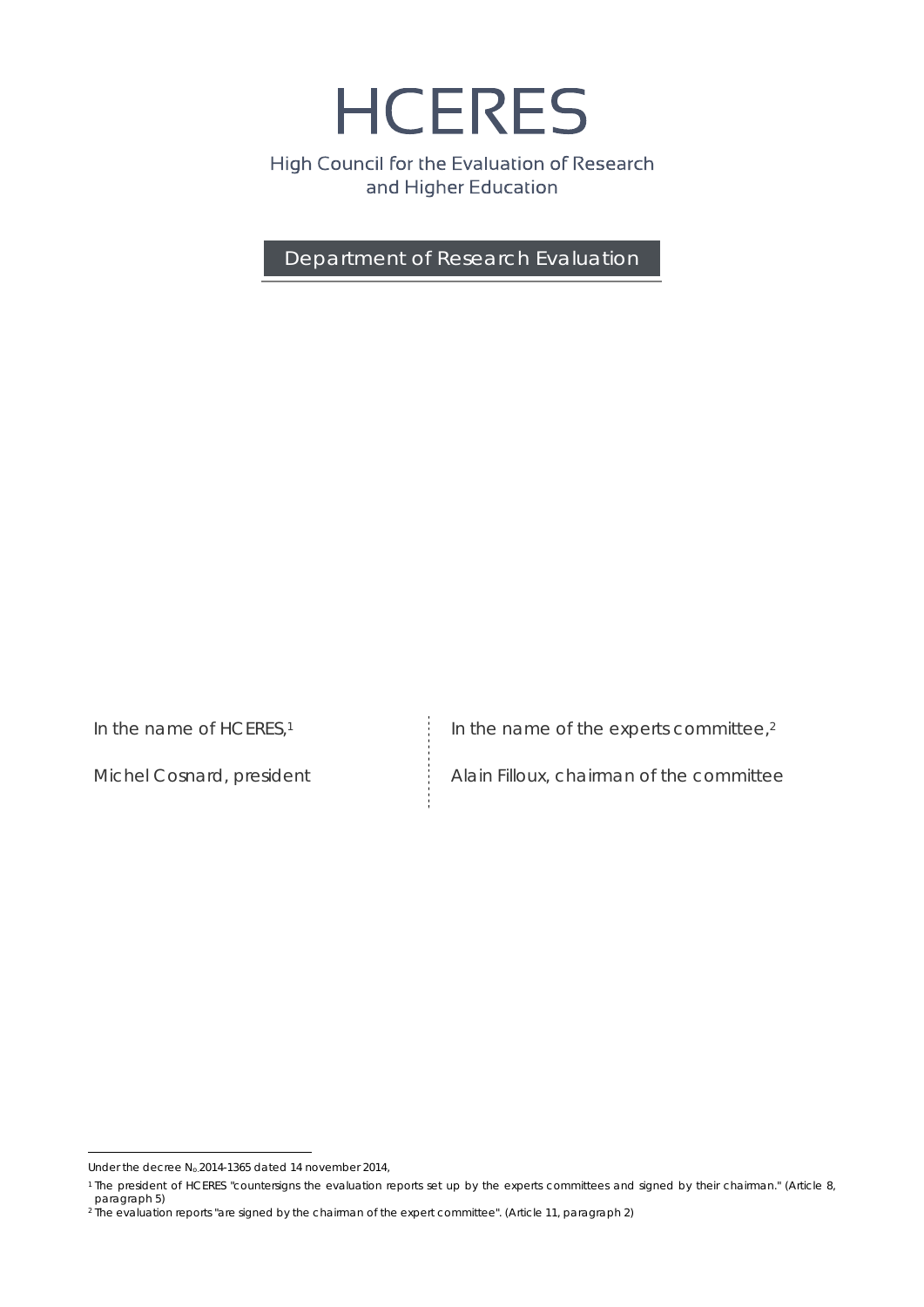## Evaluation report

This report is the sole result of evaluation by the expert committee, the composition of which is specified below.

The assessments contained herein are the expression of an independent and collegial reviewing by the committee.

| Unit name:                                | Research Center for Respiratory Diseases |
|-------------------------------------------|------------------------------------------|
| Unit acronym:                             | CEPR UMR U1100                           |
| Label requested:                          | <b>UMR</b>                               |
| Current number:                           | U1100                                    |
| Name of Director<br>$(2016 - 2017)$ :     | Mr Mustapha SI-ТАНАR                     |
| Name of Project Leader<br>$(2018-2022)$ : | Mr Mustapha SI-ТАНАR                     |

# Expert committee members

| Chair:                                                            | Mr Alain FILLOUX, Imperial College London, UK                                              |  |
|-------------------------------------------------------------------|--------------------------------------------------------------------------------------------|--|
| Experts:                                                          | Mr Charaf BENARFA, Theodor Kocher Institute, Switzerland                                   |  |
|                                                                   | Mr Mustapha CHERKAOUI MALKI, Université de Bourgogne (representative of the<br>CNU)        |  |
|                                                                   | Ms Geneviève DERUMEAUX, Université Paris-Est Créteil (representative of the CSS<br>Inserm) |  |
|                                                                   | Ms Marie-Laure Franco-Montoya, IMRB U955 (representative of supporting<br>personnel)       |  |
|                                                                   | Mr Pieter HIEMSTRA, Leiden University Medical Center, The Netherlands                      |  |
|                                                                   | Mr Clive PAGE, King's College London, UK                                                   |  |
| Scientific delegate representing the HCERES:<br>Mr Bohdan WASYLYK |                                                                                            |  |
|                                                                   |                                                                                            |  |

Representatives of supervising institutions and bodies:

Ms Marie DEMATHIEU, Inserm

Mr Emmanuel LESIGNE, Université François-Rabelais de Tours

Head of Doctoral School:

Mr Thierry MOREAU, Doctoral School n° 549, "Santé, Sciences Biologiques et Chimie du Vivant - SSBCV"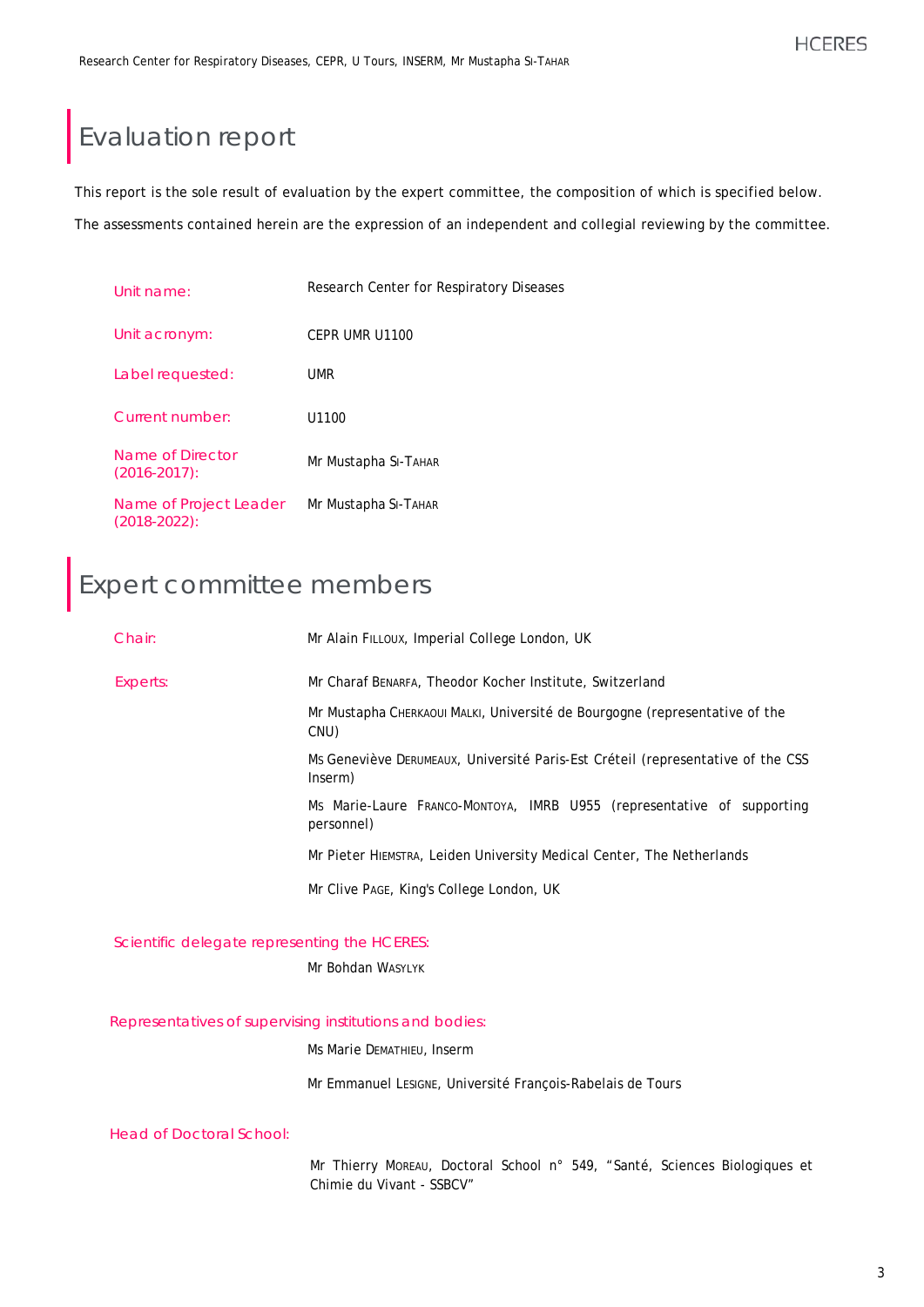## 1 **Introduction**

#### History and geographical location of the unit

The "Research Center for Respiratory Diseases" (CEPR) is associated with two institutions: Inserm (UMR 1100) and the François-Rabelais University. This multi-team laboratory is located on the shared campus of the Faculty of Medicine and the François-Rabelais University of Tours. The CEPR is sited in two buildings, almost adjoining and is composed of three teams.

The CEPR was established on 1<sup>st</sup> January 2012 and was the result of major restructuring of the former Inserm U618 unit entitled "Proteases and Pulmonary Targeting" managed by Mr Francis GAUTHIER. CEPR is the association of two Inserm labelled teams and one university hosting team (EA). The French ministry, Inserm and the Tours University gave their authorisation in 2012 to create this new laboratory. Since 1st January, the third team has acquired Inserm status, like the two others.

#### Management team

The director of the CEPR is Mr Mustapha SI-TAHAR, and Mr Yves COURTY is assistant director.

#### HCERES nomenclature

SVE5 Physiologie, Physiopathologie, Cardiologie, Pharmacologie, Endocrinologie, Cancer, Technologies Médicales.

#### Scientific domains

The CEPR develops a continuum of research from the understanding of the mechanisms of respiratory infection and inflammation up to the development of drug delivery systems for their treatment. The themes of the three teams are as follow: respiratory infection and immunity, proteolytic mechanisms in inflammation, aerosol therapy and biologics for respiratory diseases.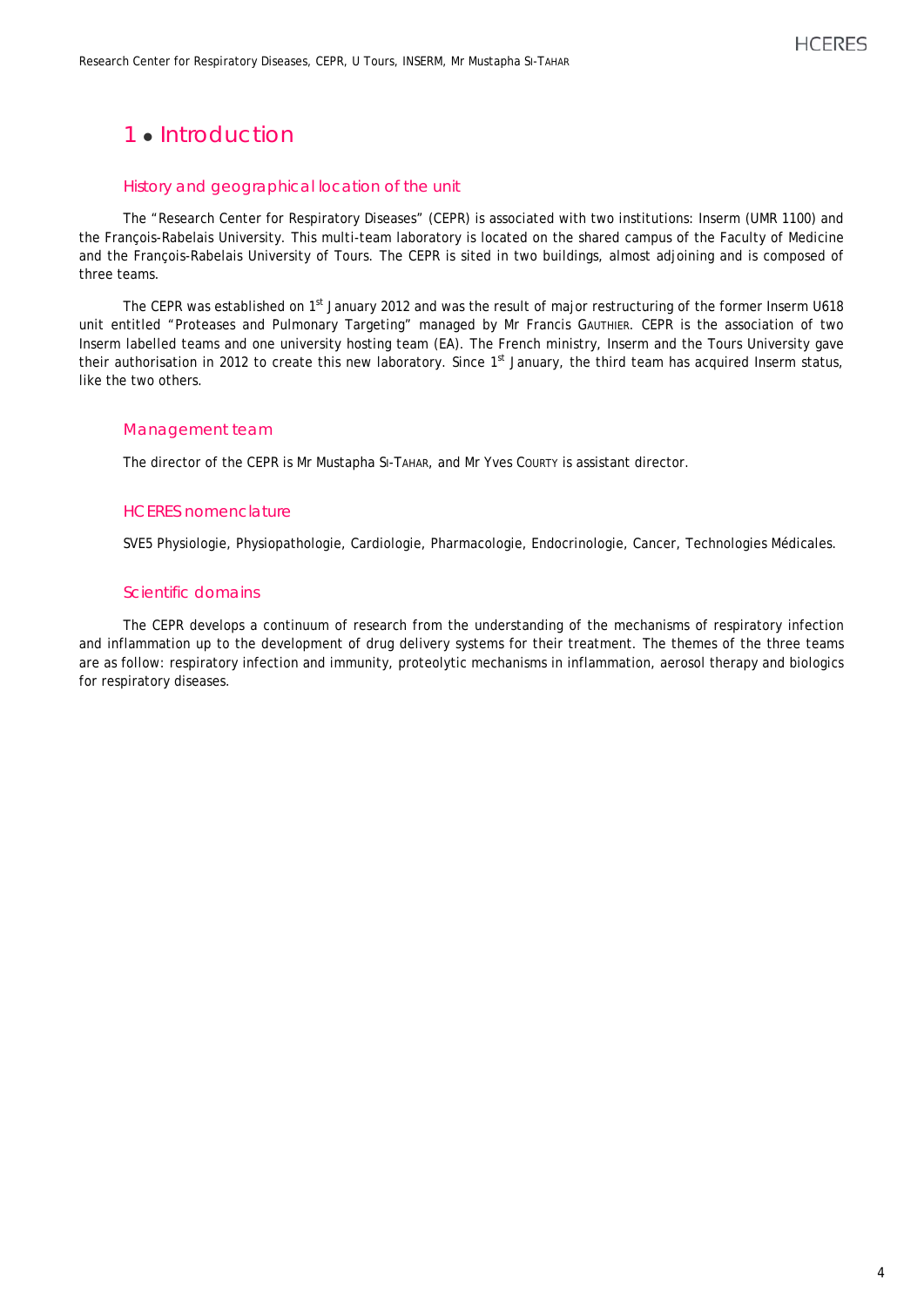#### Unit workforce

| Unit workforce                                                         | Number on<br>30/06/2016 | Number on<br>01/01/2018 |
|------------------------------------------------------------------------|-------------------------|-------------------------|
| N1: Permanent professors and similar positions                         | 23 (FTE 9.2)            | 18 (ETP 7)              |
| N2: Permanent researchers from Institutions and similar positions      | 8 (FTE 7)               | 8 (FTE 7)               |
| N3: Other permanent staff (technicians and administrative personnel)   | 7 (FTE 6)               | 7 (FTE 6)               |
| N4: Other researchers (Postdoctoral students, visitors, etc.)          | 2                       |                         |
| N5: Emeritus                                                           | 1                       |                         |
| N6: Other contractual staff (technicians and administrative personnel) | 9                       |                         |
| N7: PhD students                                                       | 9                       |                         |
| <b>TOTAL N1 to N7</b>                                                  | 59                      |                         |
| Qualified research Supervisors (HDR) or similar positions              | 19                      |                         |

| Unit record                                                                   | From 01/01/2011<br>to 30/06/2016 |
|-------------------------------------------------------------------------------|----------------------------------|
| PhD theses defended                                                           |                                  |
| Postdoctoral scientists having spent at least 12 months in the unit           | 10                               |
| Number of Research Supervisor Qualifications (HDR) obtained during the period |                                  |